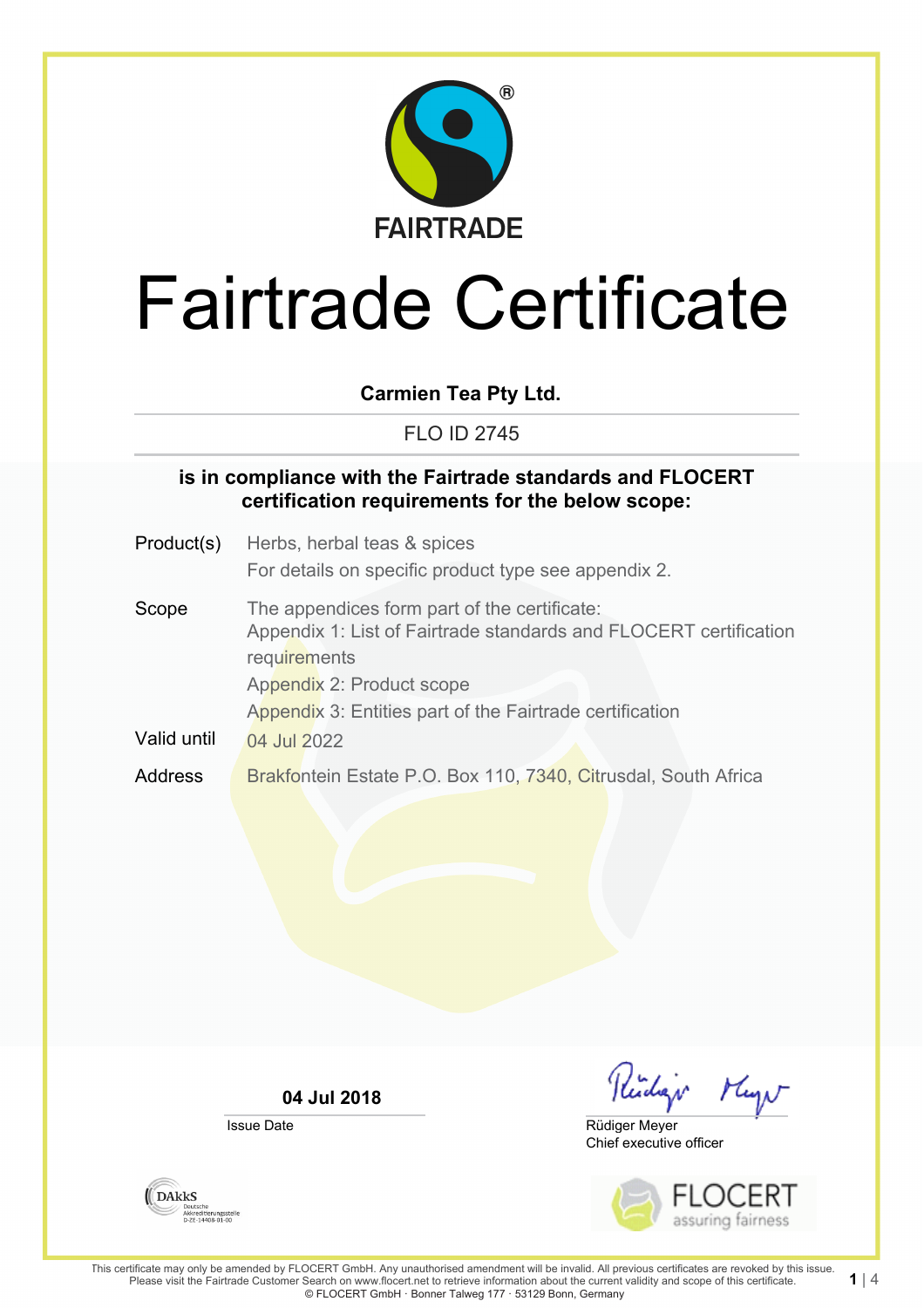

**Carmien Tea Pty Ltd.**

FLO ID 2745

**Appendix 1:**

**List of Fairtrade standards and FLOCERT certification requirements**

# **The organization Carmien Tea Pty Ltd. with FLO ID 2745 ... is in compliance with the following Fairtrade standards**

## Trader SCORE

• Fairtrade Trade Standard

• Fairtrade Standard for Herbs and Herbal Teas & Spices for Small Producer Organizations or Fairtrade Standard for Herbs and Herbal Teas for Hired Labour

## **... is in compliance with the following FLOCERT certification requirements**

### Trader SCORE

• FLOCERT Public Compliance Criteria List – Trade Certification



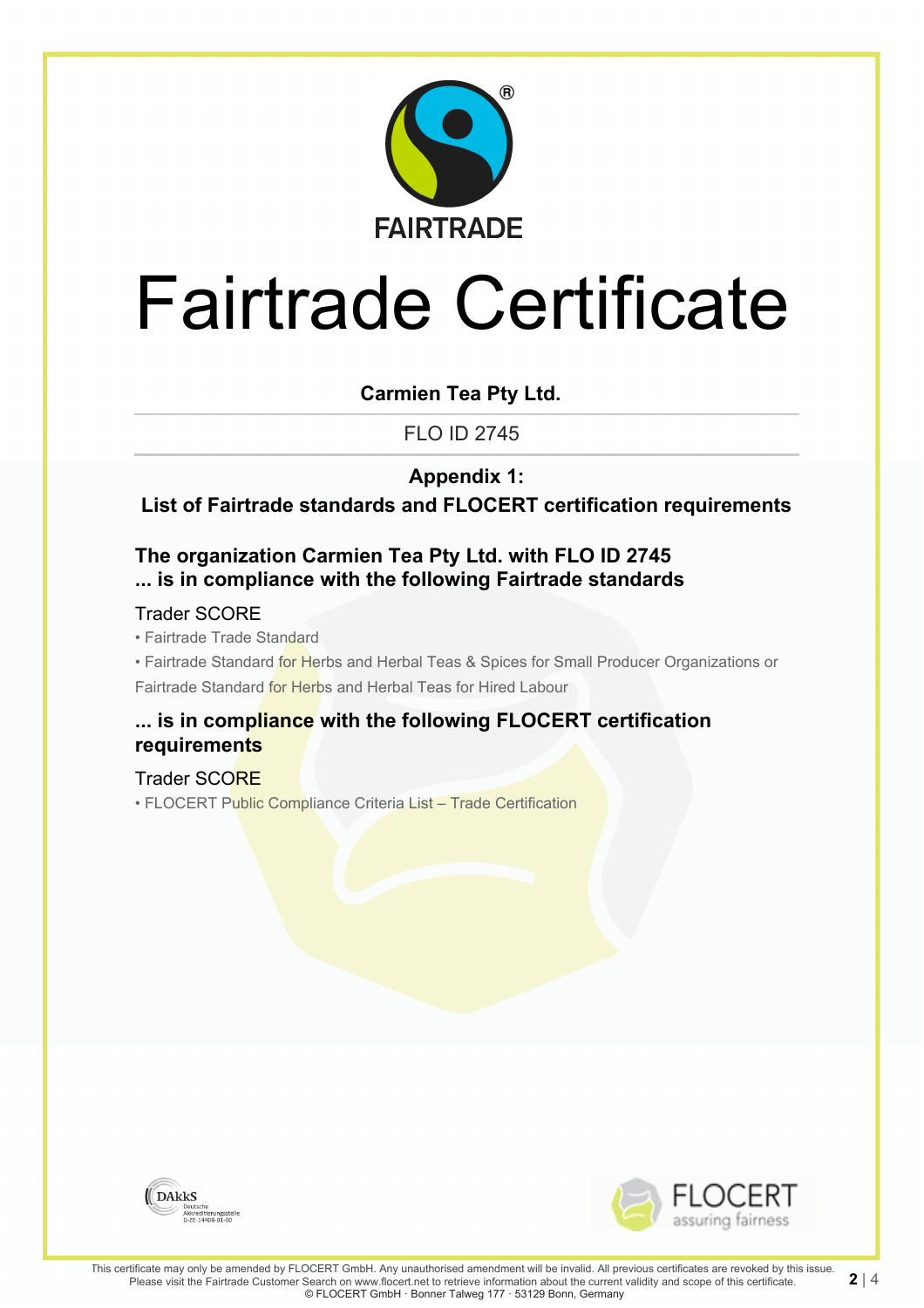

## **Carmien Tea Pty Ltd.**

FLO ID 2745

# **Product scope Appendix 2:**

### **The organization Carmien Tea Pty Ltd. with FLO ID 2745 is certified for the following products:**

### Trader SCORE

| Date of certification | <b>Function</b>                                                                                    | Product category               | Product type                     |
|-----------------------|----------------------------------------------------------------------------------------------------|--------------------------------|----------------------------------|
| 04 Jul 2018           | Manufacturer/Processor<br><b>Premium Conveyor, Price</b><br>Payer, Voluntary phys.<br>traceability | Herbs, herbal teas &<br>spices | Rooibos (Aspalathus<br>linearis) |